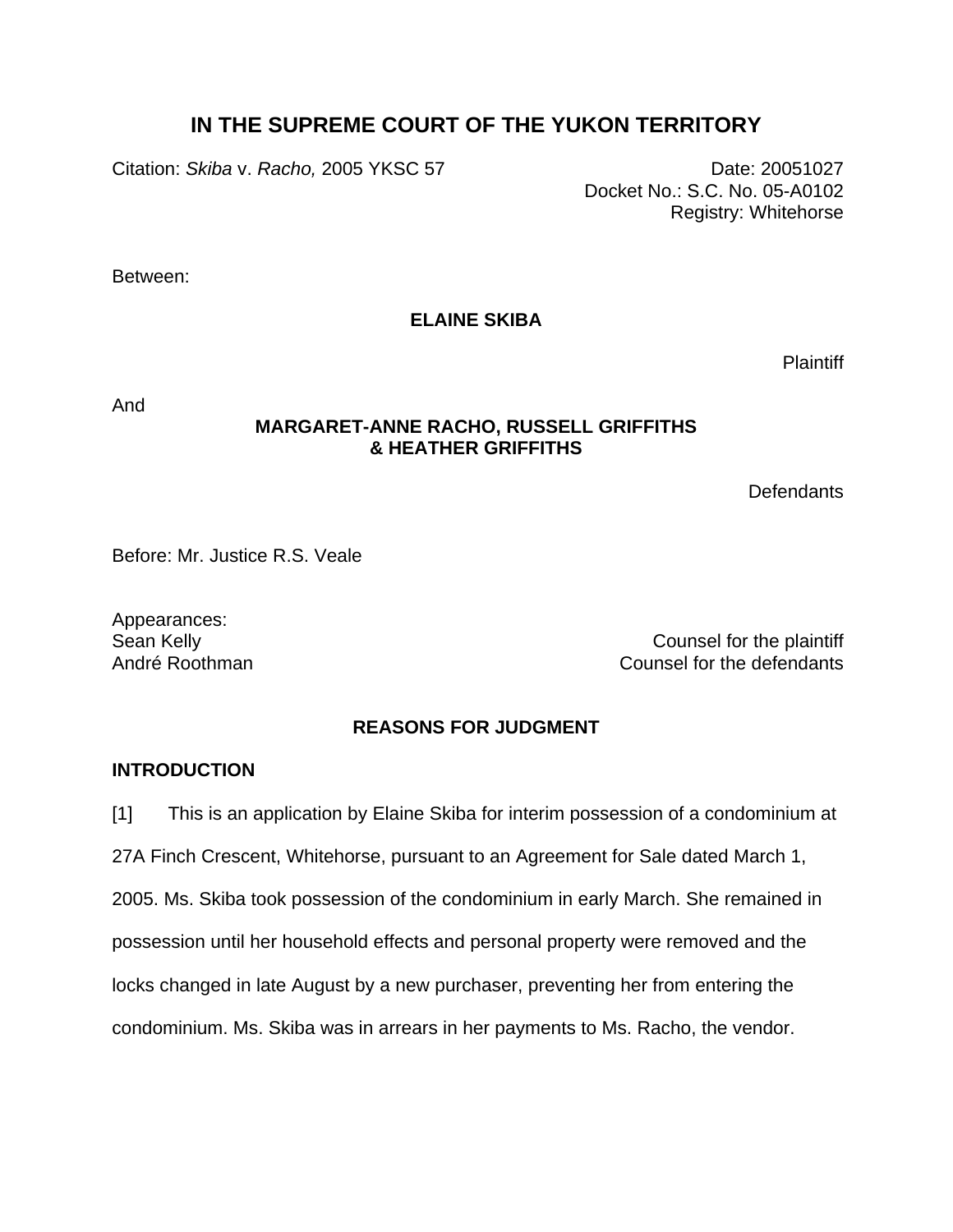### Page 2

[2] Ms. Skiba also applies for the following additional remedies which counsel for the defendants consents to:

- 1. this application being heard on short notice;
- 2. that the defendants supply a list of all personal property, chattels, and business records located at 27A Finch Crescent which they, or their agents, removed or in any way interfered with within twenty-four hours;
- 3. that the defendants return all personal property, chattels and business records belonging to the plaintiff within twenty-four hours;
- 4. that the defendants return to the plaintiff any and all mail addressed to her forthwith.
- 5. that the Registrar of Land Titles be restrained from granting a certificate of title or otherwise dealing with 27A Finch Crescent until further court order.

[3] I order the relief consented to.

[4] The only remaining question to be determined is whether Elaine Skiba should be granted the injunctive relief of interim possession of 27A Finch Crescent.

# **THE FACTS**

[5] On or about March 1, 2005, Elaine Skiba entered into an Agreement for Sale with Margaret-Anne Racho to purchase the Condominium at 27A Finch Crescent.

[6] The Agreement for Sale contained the following terms, among others:

- 1. the purchaser was to take vacant possession of the 27A Finch Crescent on March 1, 2005, and pay for all utilities;
- 2. the purchaser was to pay the bi-weekly mortgage payments of the vendor in the amount of \$523.92 commencing March 15, 2005;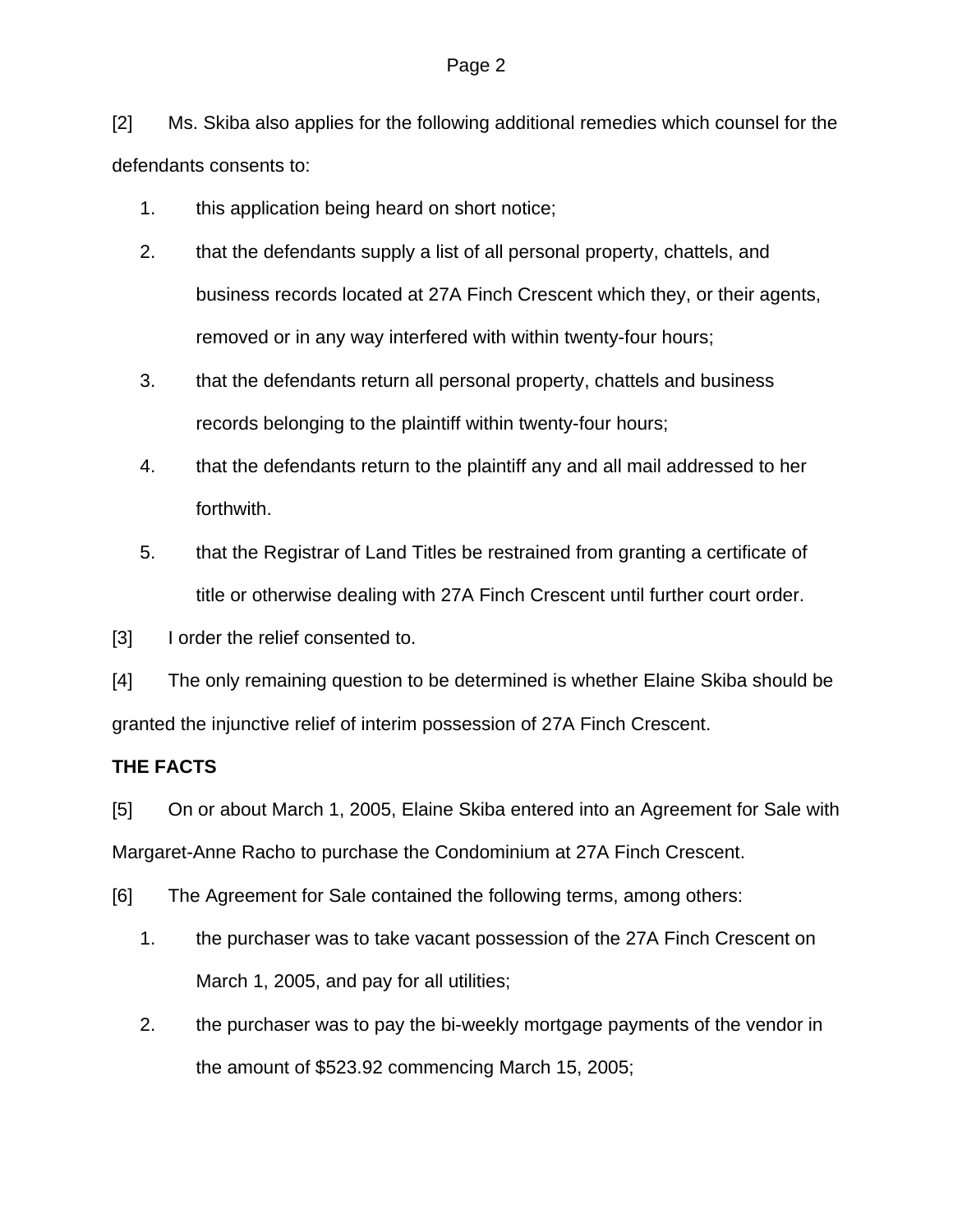3. on the closing date of September 1, 2005, the purchaser was to either assume the existing mortgage or replace it with a new mortgage for the balance outstanding.

[7] Elaine Skiba, who had been residing with the defendants Russell and Heather Griffiths, took possession of the Lands in March 2005. She remained in possession until sometime in late August when the Griffiths removed her possessions and changed her locks, without her consent. She states that she has done extensive work on the condominium including major cleaning, renovations and painting.

[8] There is disagreement about how many bi-weekly payments were made. Ms. Racho, who had moved to Manitoba, requested that the mortgage payments be paid by way of post-dated cheques. However, Ms. Skiba made payments directly to Ms. Racho's Scotia bank account in Whitehorse. The bank records provided by Ms. Racho indicate payments on the following days and in the following amounts:

| Date of payments | <b>Amount of Payment</b> |
|------------------|--------------------------|
| March 15, 2005   | \$524.00                 |
| April 5, 2005    | \$524.00                 |
| April 19, 2005   | \$524.00                 |
| May 3, 2005      | \$524.00                 |
| June 8, 2005     | \$524.00                 |
| June 21, 2005    | \$524.00                 |
|                  |                          |

[9] According to the bank records presented by Ms. Racho, there were no payments received in July and August.

[10] Ms. Skiba states that a family emergency occurred in late July and she left the Yukon for Alberta on August 11, 2005.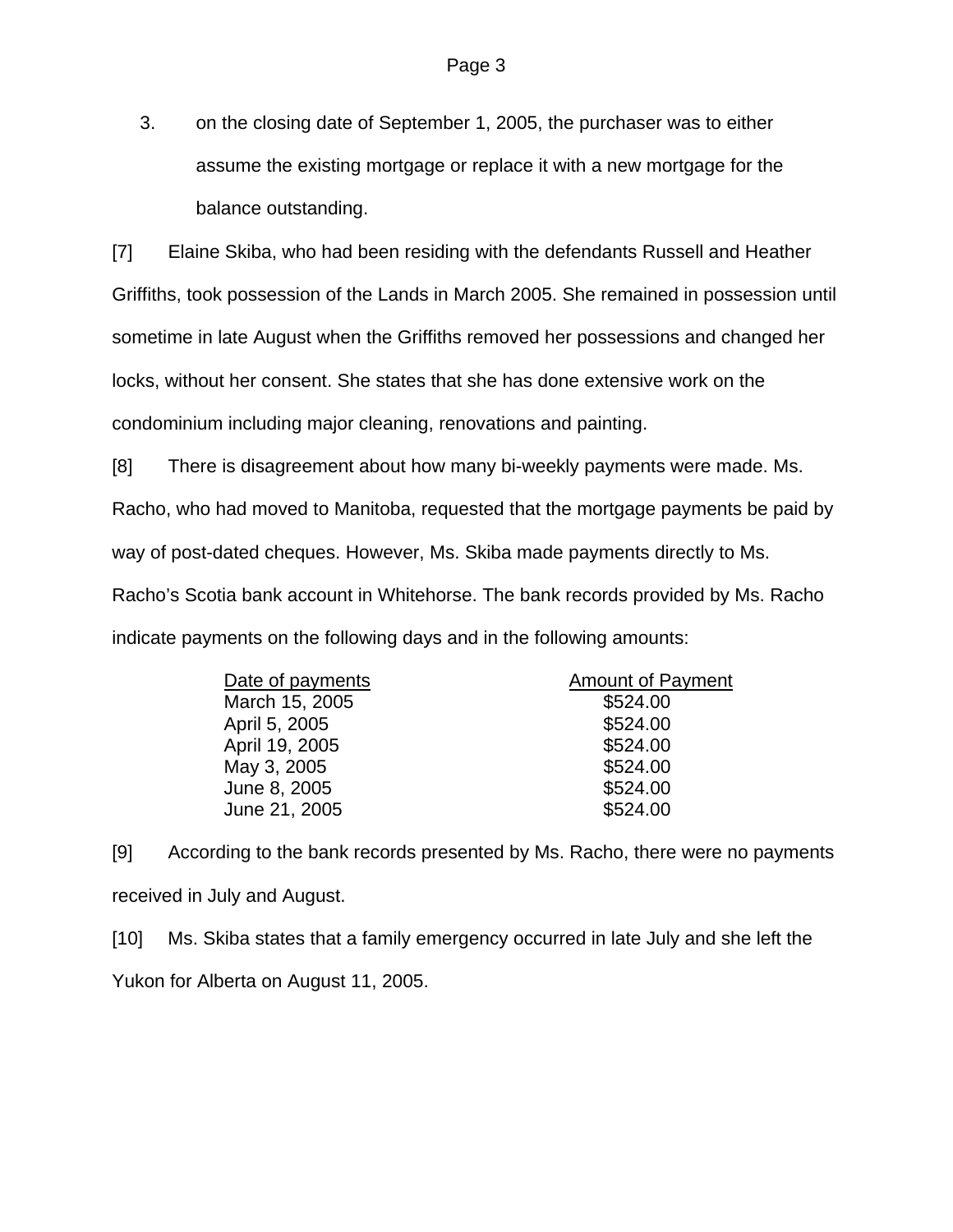[11] Ms. Racho acknowledged that Ms. Skiba's payments were made irregularly but

stated "I was in no real position to argue and I took Ms. Skiba's payments when she did deposit them."

[12] Ms. Racho states that she was "quite frantic" by the beginning of August and sent an email to Ms. Skiba on August 8, 2005, which, on the face of it, did not reveal that she was "quite frantic". I find that it was a friendly email that began with the following:

"Good Day Elaine,

Just a gentle reminder from one procrastinator to another!

Wondering if you would be able to deposit the August first payment in my account; it would be greatly appreciated if you would be able to take care of that at your earliest convenience.

How is your summer going? …"

[13] After her email, Ms. Racho was asked by Heather Griffiths if Ms. Skiba was current with her payments. Ms. Racho advised Ms. Griffiths that Ms. Skiba was "quite behind and that I was concerned that she would not be able to fulfill her portion of our agreement". Heather Griffiths informed Ms. Racho that Ms. Skiba "was having personal problems and that the reason Ms. Skiba had moved to the Yukon was in order to deal with those problems".

[14] In the same conversation, Heather Griffiths said that "she and Mr. Griffiths would be able to purchase the property as Ms. Skiba had in effect defaulted on her portion of the agreement and would assist me from the Yukon in addressing the property at 27A Finch Crescent".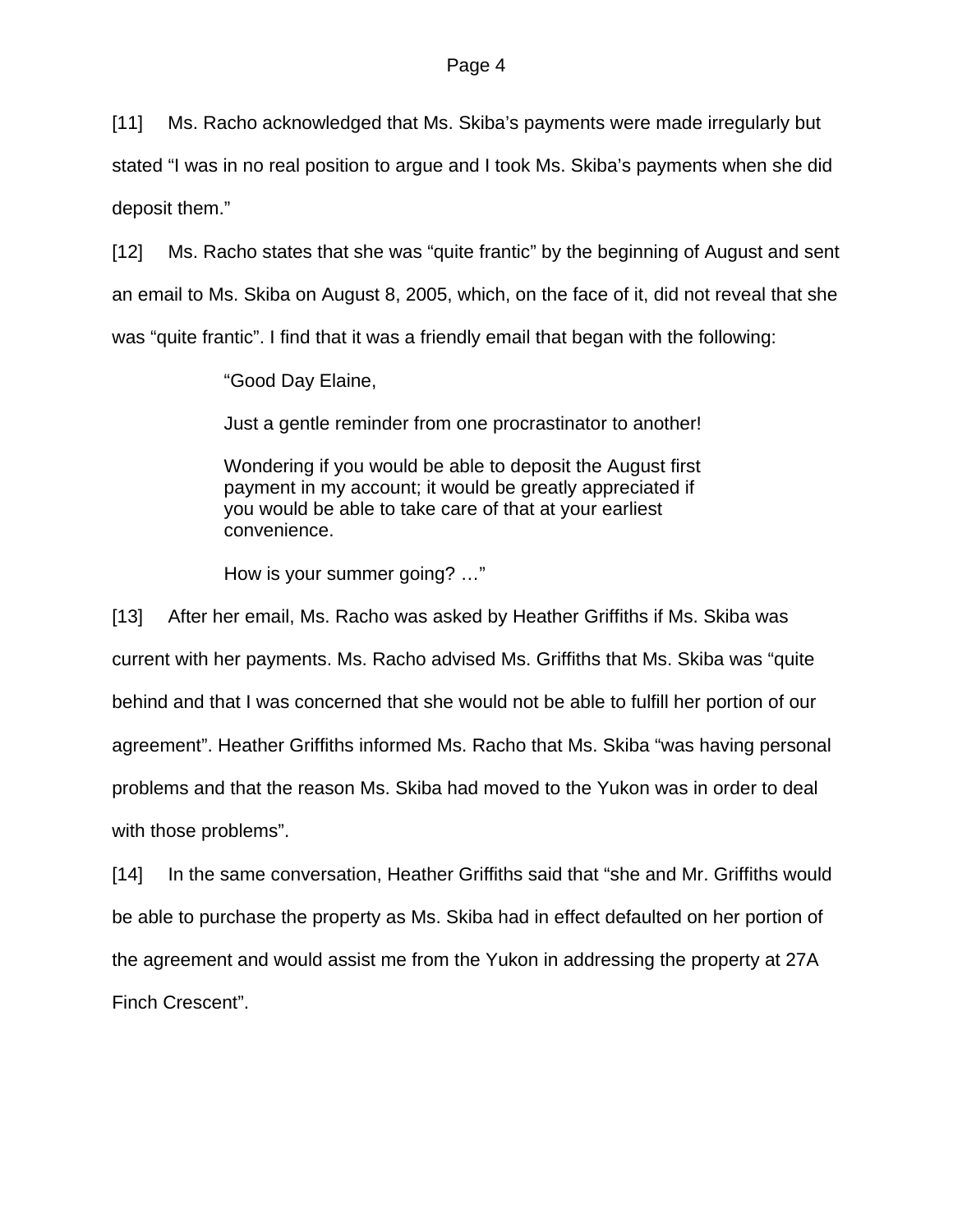### Page 5

[15] Ms. Racho stated that she forwarded a copy of the Agreement for Sale to

Heather Griffiths "so that she would be able to seek legal advice on how best to

proceed".

[16] On August 16, 2005, Ms. Skiba emailed Ms. Racho confirming that she had not made the deposit. She stated:

> "Sorry I haven't done that deposit yet … I was waiting for a deposit that hasn't arrived yet. I will get it to you as soon as possible. We can change the name on the duplex next month. I have almost finished the renovations and am selling the property. I am actually in Alberta … I just became a grandmother and am on my way to see the baby. I will be at the bank later today when I get to a bigger center … I will get both payments in ASAP."

[17] Ms. Racho stated that upon receipt of the August 16, 2005, email from Ms. Skiba, she felt that the only action she could take was to sell the property to relieve her financial hardship.

[18] Ms. Racho did not respond to Ms. Skiba by email. Instead, she arranged to have a letter backdated to August 1, 2005, posted at 27A Finch Crescent where she knew Ms. Skiba would not find it as she was in Alberta. The letter gave Ms. Skiba fourteen days to vacate the premises. The letter referred to Ms. Skiba as a "tenant" and also threatened legal action if she did not vacate the premises. Ms. Skiba stated that she was in Whitehorse until August 11, 2005, and did not receive the letter dated August 1. In a letter dated August 24, 2005, Ms. Racho stated that the contract was null and void for non-payment and the contents of the condominium were being seized. Ms. Skiba did not see it until her return to Whitehorse on August 31, 2005.

[19] Ms. Racho states she then forwarded a letter to the Griffiths authorizing them to change the locks which they did. This letter was not attached to Ms. Racho's affidavit.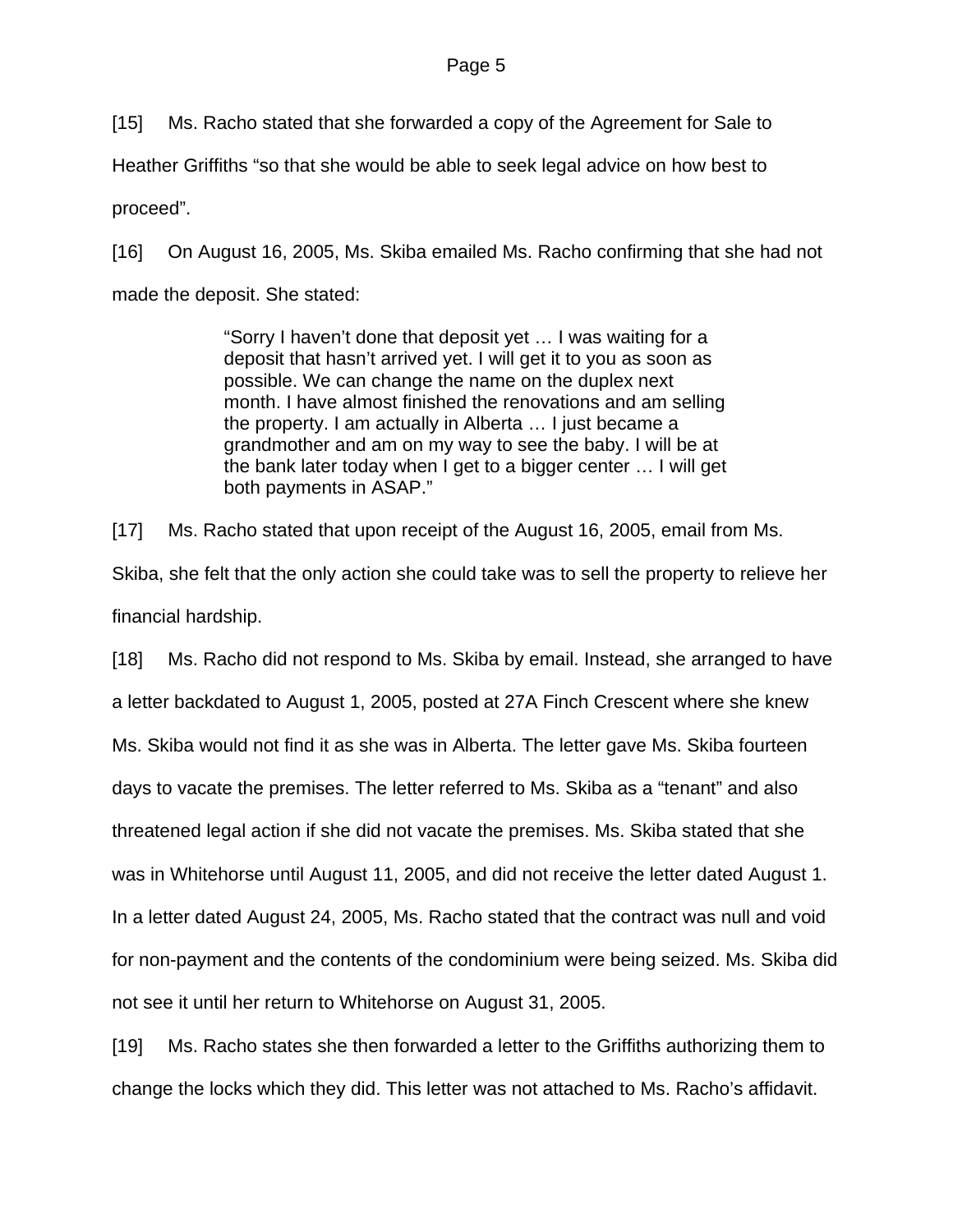[20] When Ms. Skiba returned to Whitehorse on August 31, 2005, the locks to 27A Finch Crescent were changed and her household effects and personal property had been removed from the home and placed in an Express Furniture truck parked in the yard. There were some confrontations involving the RCMP but Ms. Skiba has been prevented from entering the property.

[21] In the meantime, Ms. Racho had proceeded to sign a Contract of Purchase and Sale with Heather and Russell Griffiths for 27A Finch Crescent. This contract was for more attractive terms than the Skiba Agreement for Sale. It contained a \$1,000 deposit, \$5,000 cash on closing and the assumption of the mortgage. It appears to have been concluded on August 25, 2005, but the actual document contains no date of execution. [22] Heather Griffiths filed an affidavit making a number of allegations about Ms. Skiba's financial and personal situation. She alleges that Ms. Skiba is unable to close her purchase. Ms. Skiba denies the allegations and states that she has been and remains prepared to close the purchase.

[23] Heather Griffiths also states that she and Mr. Griffiths have paid \$5,000 to Ms. Racho as a deposit although the Contract of Purchase and Sale refers to a \$1,000 deposit and a \$5,000 payment on closing. She indicates that \$4,500 has been spent on repairs and renovations and that they are now renting the property to tenants.

[24] Counsel for Heather and Russell Griffiths has offered to pay \$5,000 into court as security for damages. Counsel for Ms. Skiba indicates that Ms. Skiba is prepared to take possession subject to any existing tenancies.

[25] I conclude the following from the facts: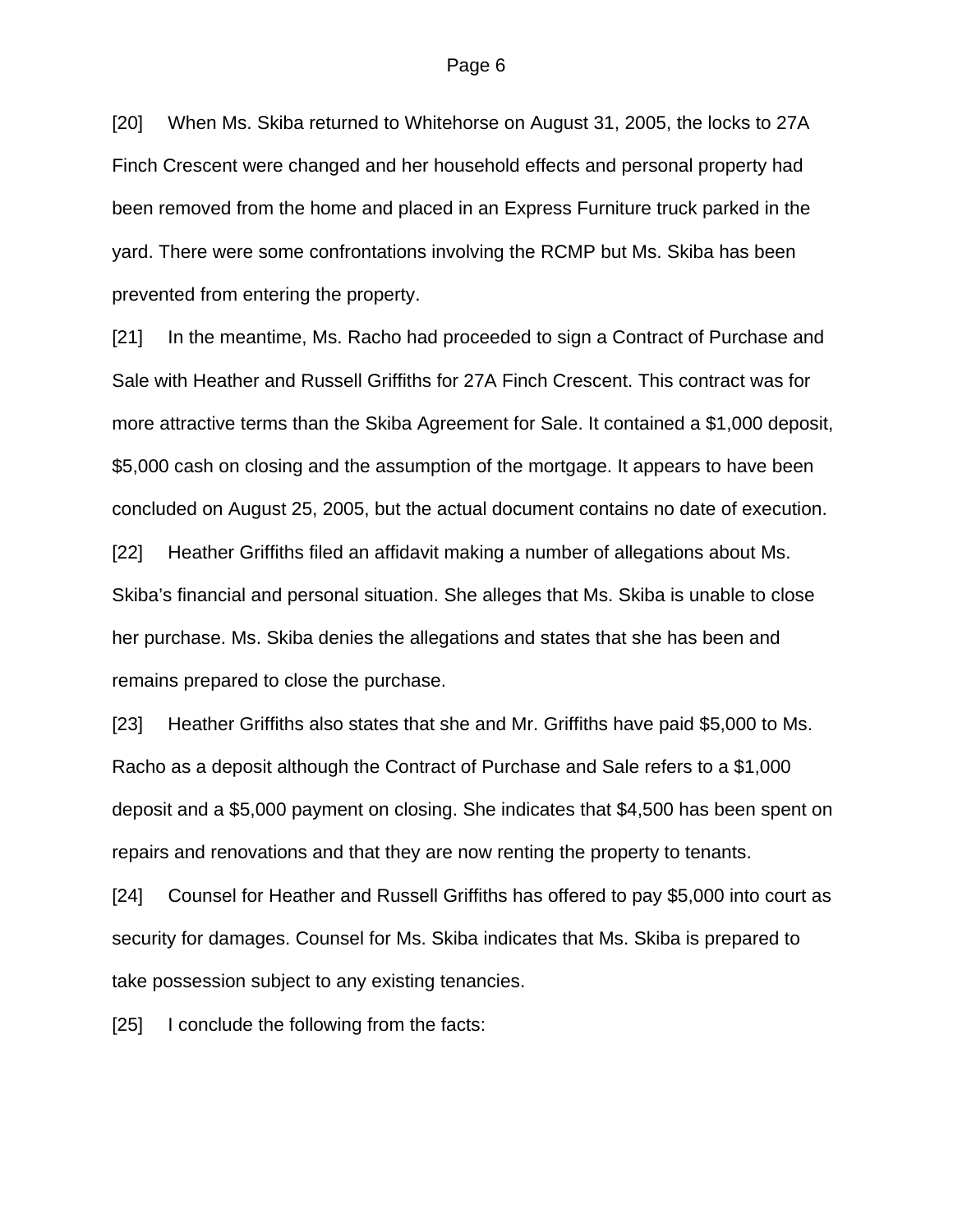- 1. Ms. Skiba was not current in her mortgage payments but Ms. Racho was not demanding timely payments. Ms. Racho was not relying upon a condition that time was of the essence until late August 2005;
- 2. Ms. Racho did not decide to terminate the Agreement for Sale with Ms. Skiba until she began her discussions with the Griffiths;
- 3. Ms. Racho's repudiation of the Agreement for Sale was never communicated to Ms. Skiba who had no reason to believe that her purchase was in jeopardy until the Griffiths took control and possession of the property.

# **ISSUES**

- [26] There are two issues to consider:
	- 1. Is Ms. Skiba required to show that she was ready, willing and able to close her Agreement for Sale on September 1, 2005?
	- 2. Does Ms. Skiba meet the traditional conditions required for the injunctive pre-trial relief of interim possession?

# **ANALYSIS**

# **Issue 1: Is Ms. Skiba required to show that she was ready, willing and able to close her Agreement for Sale on September 1, 2005?**

[27] The law of contract for the sale of land requires the purchaser to be ready, willing and able to pay and the vendor to be ready, willing and able to convey title on the closing date. Thus, the vendor submits that Ms. Skiba has lost her right to sue for specific performance or, in this application the right of possession, because she did not prove that she was able to pay the payments in arrears and assume the mortgage on the closing date of September 1, 2005.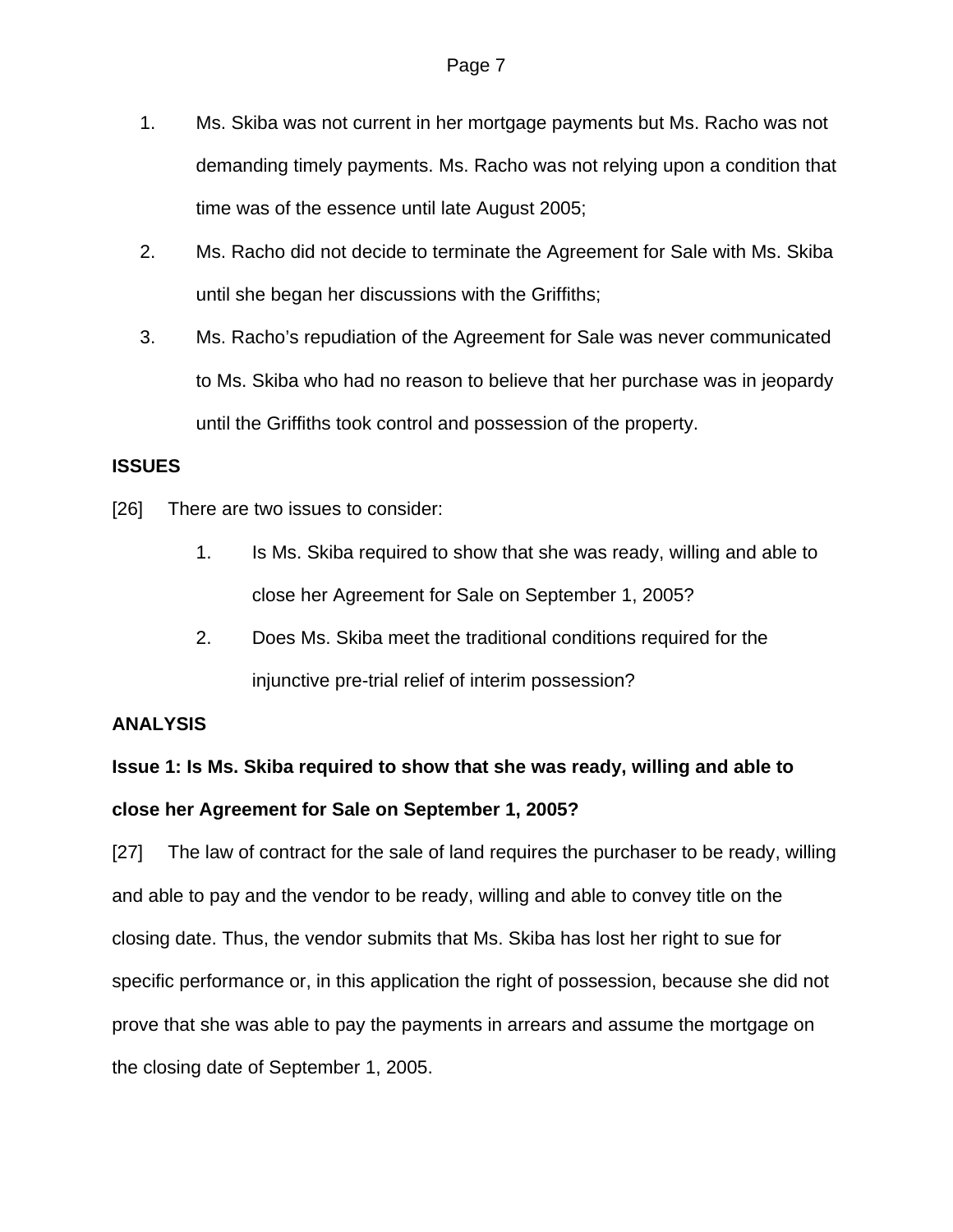#### Page 8

[28] Ms. Racho clearly repudiated the Agreement for Sale with Ms. Skiba. She signed a new Contract of Purchase and Sale with Heather and Russell Griffiths and authorized the new purchasers to change the locks on the premises and take possession.

[29] The Yukon Court of Appeal has long since stated that when a vendor repudiates an agreement to purchase land, the purchaser does not have to tender or even have the funds available for tender in order to preserve their right to sue for breach by the vendor. See *Williams Yamada Agencies Ltd.* v. *Erion*, [1981] Y.J. No. 6 at paragraph 4.

[30] I conclude that, for the purpose of this application for interim possession, Ms.

Skiba was under no obligation to prove she was ready, willing and able to close the transaction as a result of Ms. Racho's prior repudiation of the Agreement for Sale.

# **Issue 2: Does Ms. Skiba meet the traditional conditions required for the injunctive**

### **pre-trial relief of interim possession?**

[31] In this case, Ms. Skiba is applying to return to possession of 27A Finch Crescent prior to trial. The result of granting Ms. Skiba interim possession is that she will receive part of her remedy before the trial of the issues before the court. The test for granting an interim injunction is set out in *British Columbia (Attorney General)* v. *Wale* et al. (1986), 9 B.C.L.R. (2d) 333, at paragraph 45:

> "… First, the applicant must satisfy the Court that there is a fair question to be tried as to the existence of the right which he alleges and a breach thereof, actual or reasonably apprehended. Second, he must establish that the balance of convenience favours the granting of an injunction."

[32] McLachlin J.A., then a Justice of the British Columbia Court of Appeal, elaborated on the two tests as follows: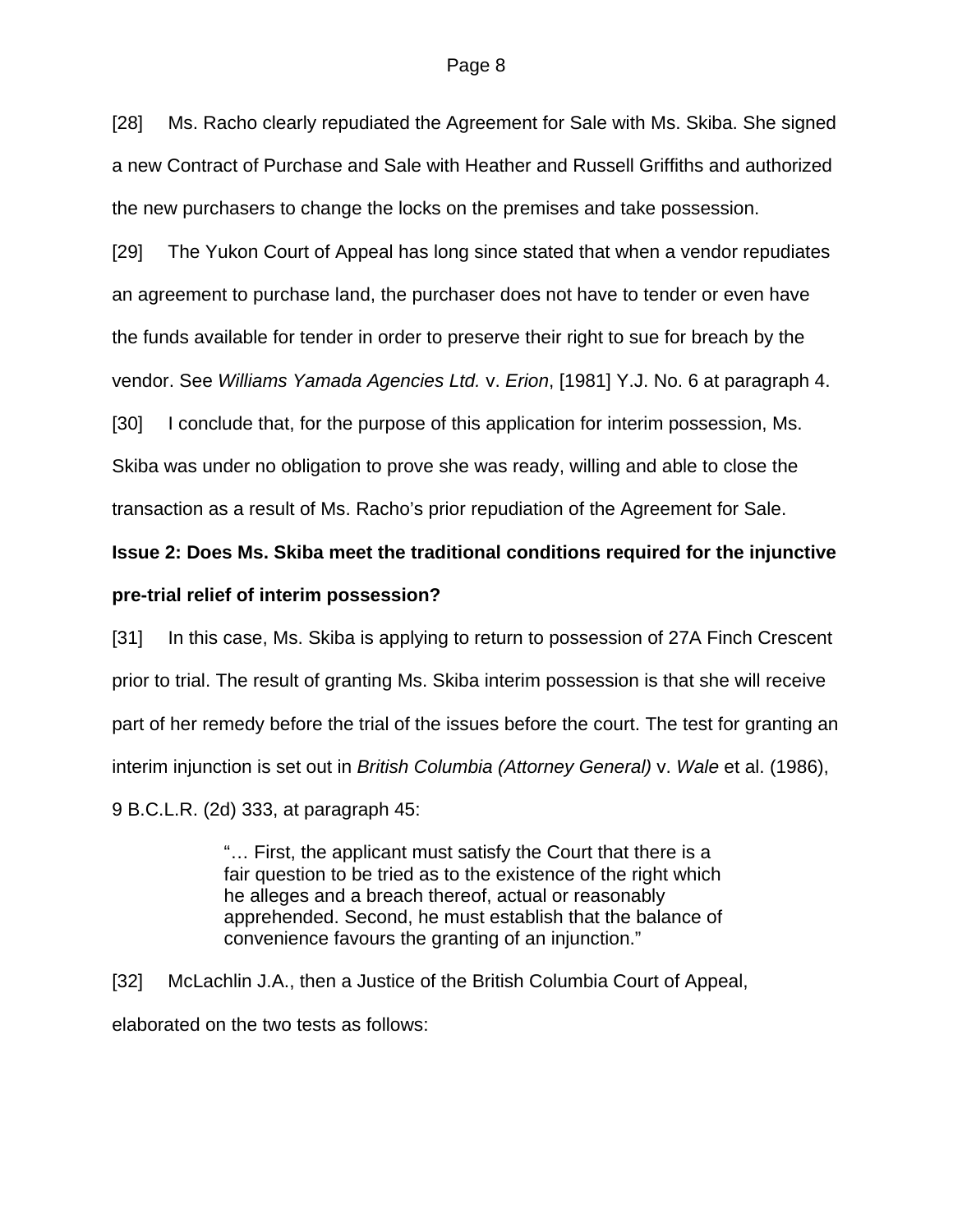- 1. the requirement to show irreparable harm was considered to be part of the assessment of the balance of convenience;
- 2. irreparable harm refers to the question of whether damages can be an adequate remedy;
- 3. clear proof of irreparable harm is not required and doubt as to the adequacy of damages as a remedy may support an injunction;
- 4. the judge must not become the prisoner of a formula.
- [33] She concluded at paragraph 51:

"… The fundamental question in each case is whether the granting of an injunction is just and equitable in all the circumstances of the case. …"

[34] This approach to the assessment of the balance of convenience was

summarized in *Canadian Broadcasting Corp*. v. *CKPG Television Ltd.*, [1992] 3 W.W.R.

279 (BCCA) which listed the following points to be considered:

- (a) the adequacy of damages as a remedy for the applicant if an injunction is not granted and for the respondent if an injunction is granted;
- (b) the likelihood if damages are finally awarded they will be paid ;
- (c) the preservation of the contested property;
- (d) other factors affecting whether the harm from the granting or refusal of the injunction would be irreparable:
- (e) which of the parties has acted to alter the balance of their relationship and so affect the *status quo*;
- (f) the strength of the applicant's case;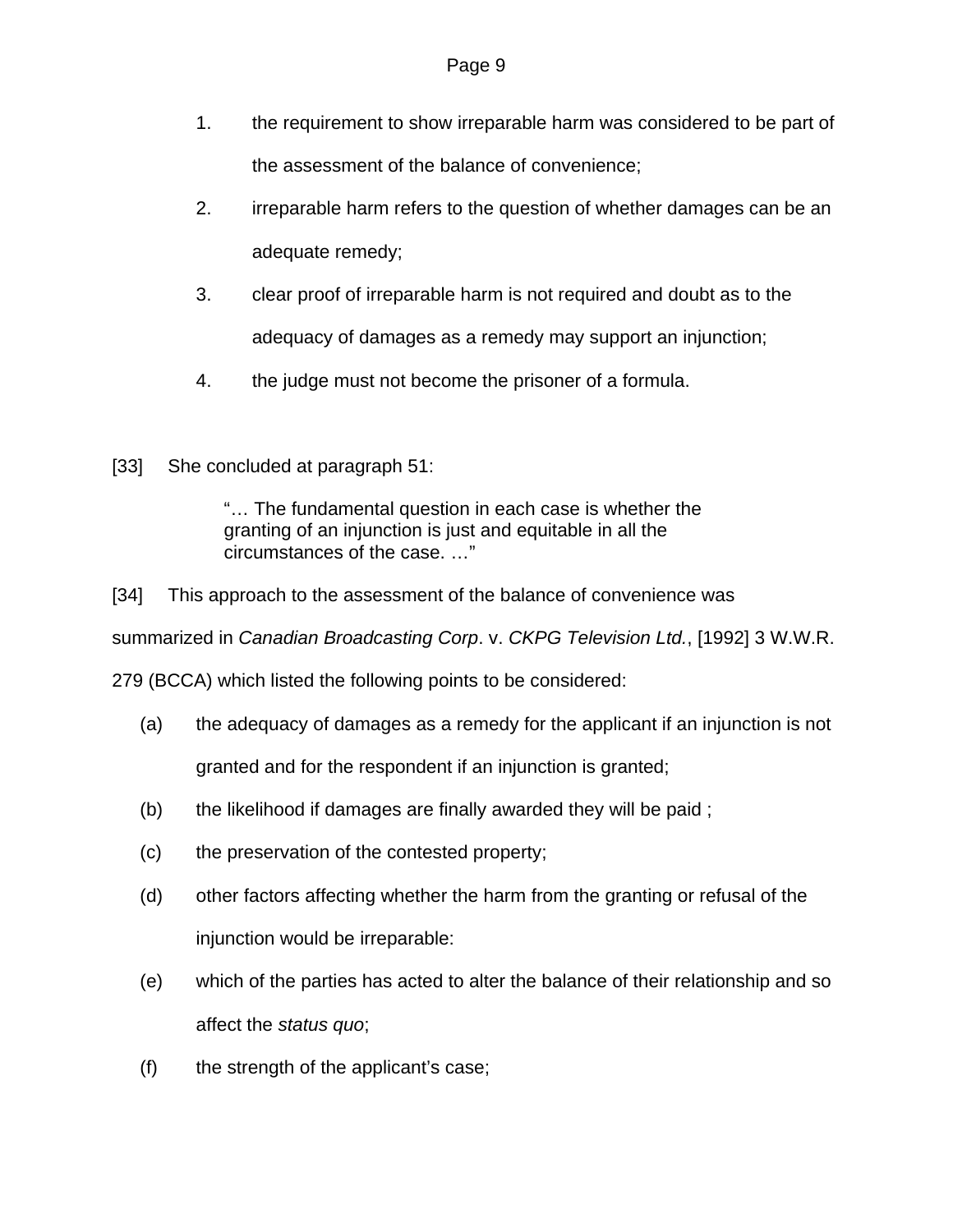- (g) any factors affecting the public interest; and
- (h) any other factors affecting the balance of justice and convenience.

### **Fair Question to be Tried**

[35] I have no doubt that there is a fair question to be tried. Ms. Skiba was a purchaser in possession of 27A Finch Crescent. Her possessions were unceremoniously removed from the premises and the locks changed preventing her from entering her home, a situation which remains to this day.

[36] As set out in section 97 (1) of the *Landlord and Tenant Act*, R.S.Y. 2002, c. 131, a tenant in rental premises, who has not vacated or abandoned the premises, cannot be removed without a court order. A purchaser in possession has no less a claim and, more likely, a greater claim than a tenant.

[37] The ultimate question of whether Ms. Skiba should be and is able to pay her arrears and assume the mortgage remains to be determined at trial. She clearly has a fair question to be tried given her status as a purchaser in possession.

# **The Balance of Convenience**

[38] I will consider the factors to be addressed in assessing the balance of convenience.

# **1. The Public Interest**

[39] This factor looms large in this case. There is a public interest in ensuring that the rule of law applies in disputes. It is not in the public interest for purchasers in possession to be removed from their premises by vendors, or prospective purchasers in the manner it was done in this case. I take judicial notice of the fact that house values are rising quickly in Whitehorse. There will no doubt be situations like this where real or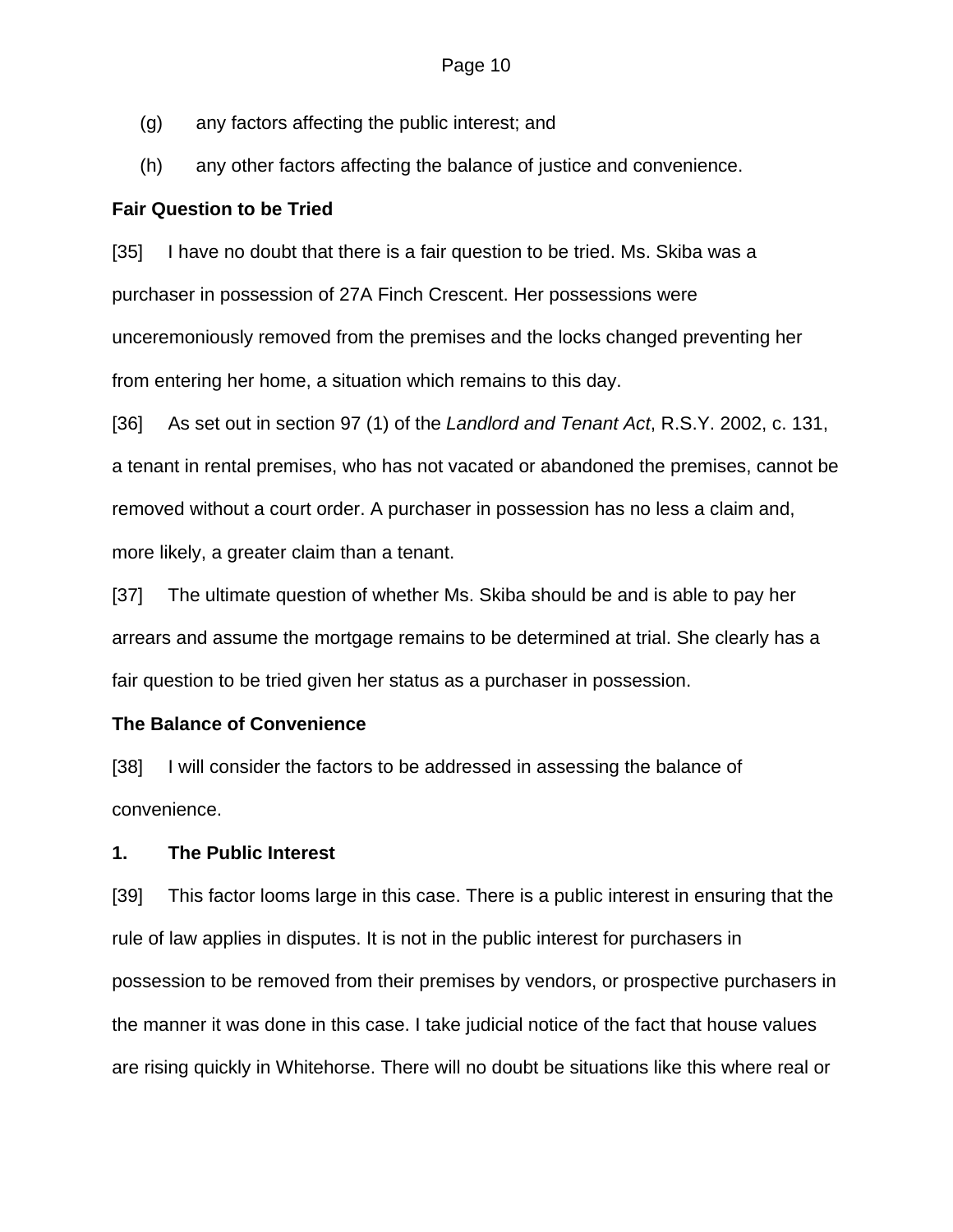perceived contractual breaches occur. However, vendors must take care, particularly with purchasers in possession, not to enter into new contracts for sale before previous contracts are resolved. This may require a court application where the parties are in disagreement.

### **2. Altering the** *Status Quo*

[40] There is no doubt that Ms. Skiba was behind in her payments which would be of concern to any vendor. However, the law has long recognized equitable remedies for purchasers of land who fall in arrears. That determination, the balancing of legal and equitable remedies, must be made by a court when the vendor and purchaser do not agree. In this case, it is the prospective purchasers, with the blessing of the vendor, who have changed the *status quo*.

### **3. The Adequacy of Damages as a Remedy**

[41] It is doubtful that damages are an adequate remedy for purchasers in possession who find themselves on the street, literally, when the vendor decides to pursue a better offer. On the other hand, damages may not be an adequate remedy if the prospective purchasers succeed at trial. Nevertheless, the prospective purchasers had the preferred option of leaving Ms. Skiba in quiet possession and seeking a court ruling before locking Ms. Skiba out of the premises she had occupied for almost six months under an Agreement for Sale.

### **4. The Likelihood of Damages Being Paid**

[42] It is more likely that the prospective purchasers can pay a damages award as they have shown the financial ability to pay an additional \$6,000 to the vendor and offer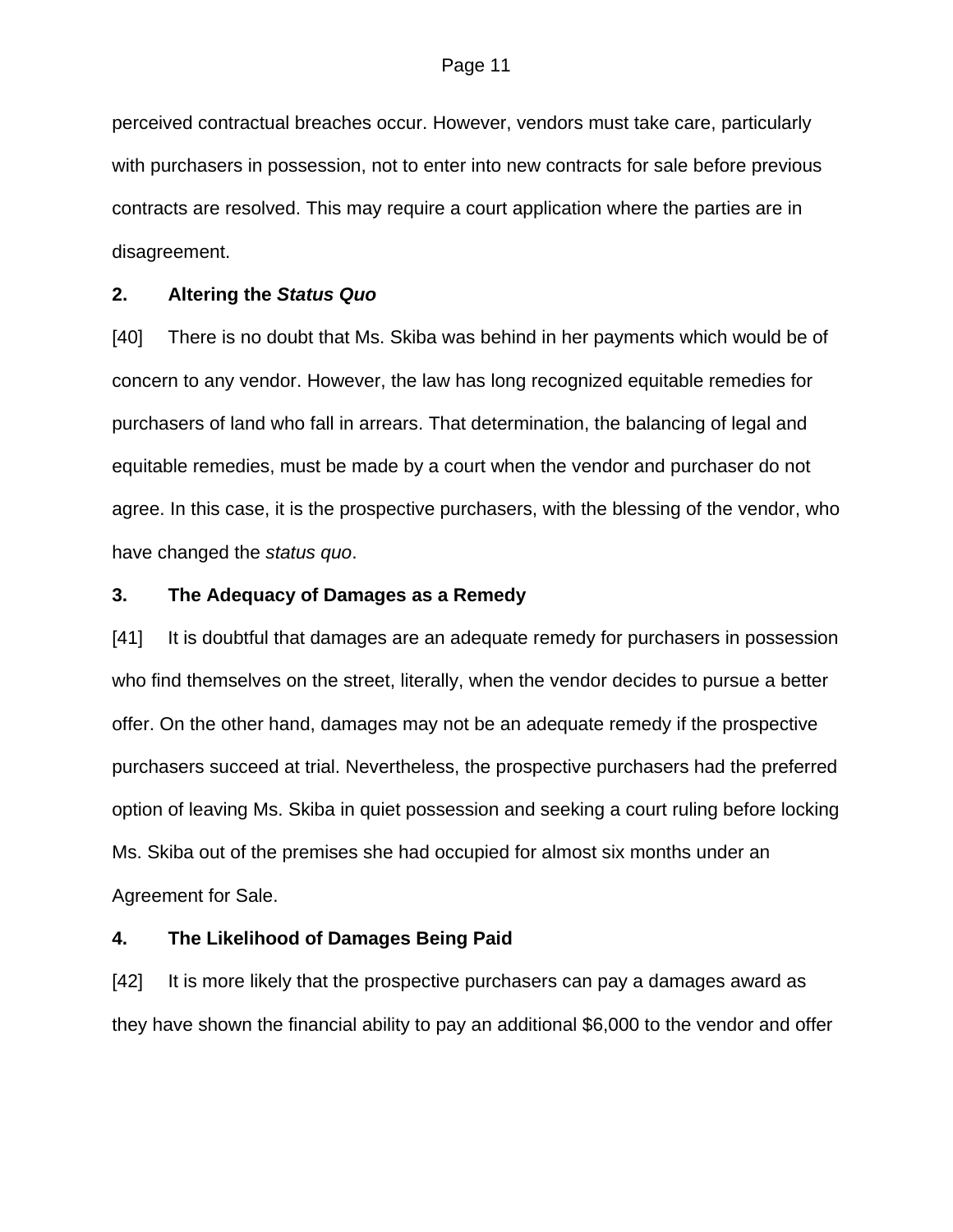to pay \$5,000 into court as security in the event they do not succeed. Ms. Skiba, at this date at least, has not demonstrated the same financial ability.

#### **5. The Strength of the Applicant's Case**

[43] This aspect of the balance of convenience is more difficult to assess because the evidence at trial may be different or more complete than the affidavits before the court now. However, as it stands before me now, Ms. Skiba's case has some strength by virtue of the fact that she was a purchaser in possession as opposed to a purchaser who would take possession on closing. The ultimate question of her entitlement to close the purchase will be determined at trial.

### **6. Further Factors**

[44] This application has the further complication that there are other, perhaps innocent tenants, who are in possession of 27A Finch Crescent. It would be unfortunate to have those tenants uprooted so soon upon the assumption of their tenancies. However, a purchaser in possession has a greater claim than a tenant, particularly where the purchaser was in possession before the tenant. The tenant would also be accorded their rights under the *Landlord and Tenant Act*.

[45] In conclusion, I view the balance of convenience as favouring the granting of interim possession to Ms. Skiba since she was in possession under an Agreement for Sale that was repudiated by the vendor before Ms. Skiba had an opportunity to close the transaction.

[46] I order that she be granted interim possession of 27A Finch Crescent, subject to the existing tenancies and their rights under the *Landlord and Tenant Act*. This is